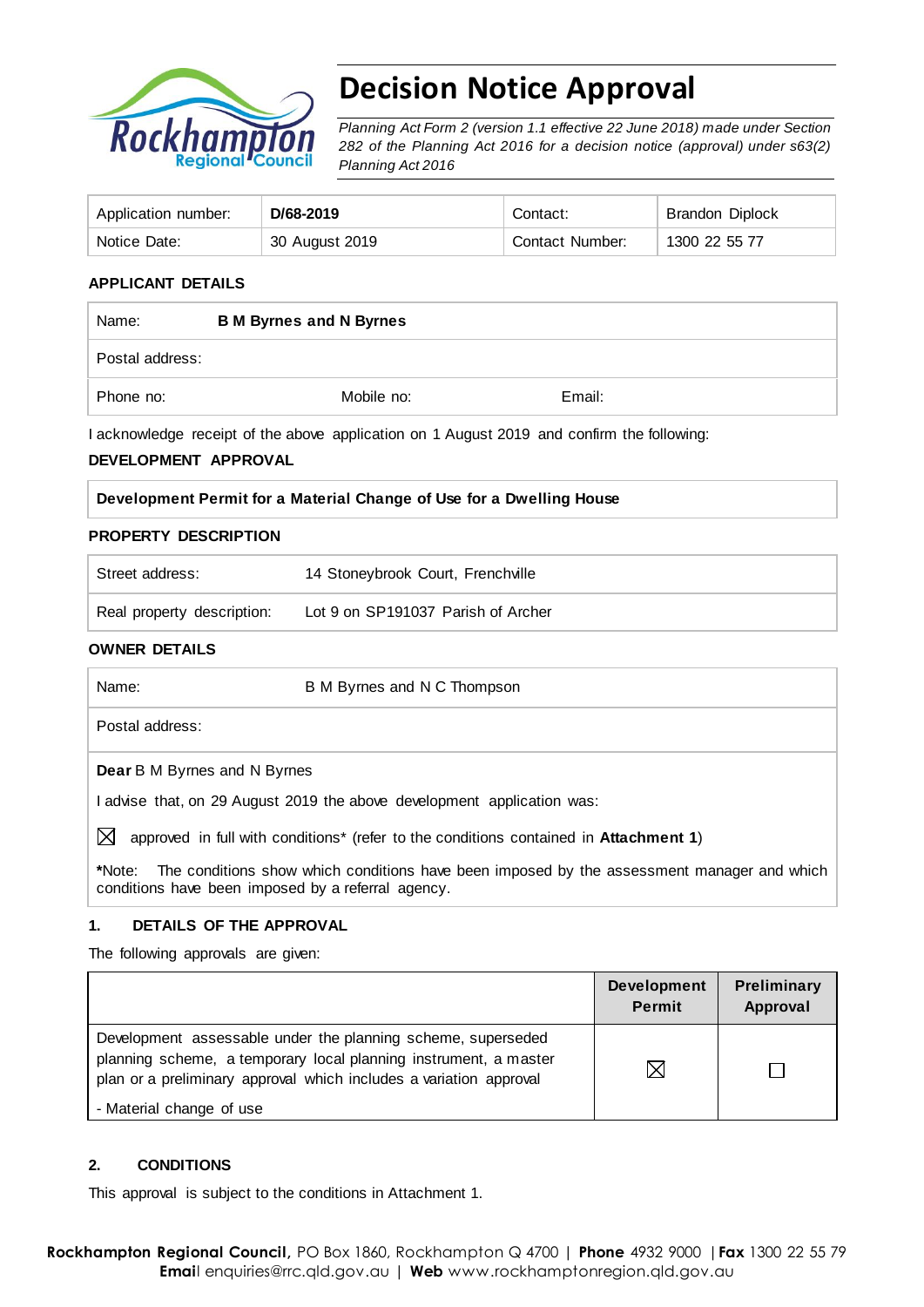### **3. FURTHER DEVELOPMENT PERMITS REQUIRED**

Please be advised that the following development permits are required to be obtained before the development can be carried out:

| Type of development permit required | Subject of the required development permit |
|-------------------------------------|--------------------------------------------|
| <b>Building Works</b>               |                                            |
| Plumbing and Drainage Works         |                                            |

### **4. THE APPROVED PLANS**

#### **The approved development must be completed and maintained generally in accordance with the approved drawings and documents:**

| <b>Plan/Document Name</b> | Plan/Document Reference   | Dated        |
|---------------------------|---------------------------|--------------|
| Site Plan                 | CWH-19022, A-001, Issue H | 29 July 2019 |
| Floor Plan                | CWH-19022, A-100, Issue H | 29 July 2019 |
| Floor Plan - Level 1      | CWH-19022, A-101, Issue H | 29 July 2019 |
| <b>Elevations</b>         | CWH-19022, A-200, Issue H | 29 July 2019 |
| <b>Elevations</b>         | CWH-19022, A-201, Issue H | 29 July 2019 |

## **5. CURRENCY PERIOD FOR THE APPROVAL (s.85 of the** *Planning Act***)**

The standard currency periods stated in section 85 of *Planning Act 2016* apply to each aspect of development in this approval, if not stated in the conditions of approval attached.

## **6. STATEMENT OF REASONS**

| Description of the<br>development                  | The proposed development is for a Material Change of Use – Dwelling House                                                                                                                                                                                                                                                                                       |                                                                    |  |  |  |
|----------------------------------------------------|-----------------------------------------------------------------------------------------------------------------------------------------------------------------------------------------------------------------------------------------------------------------------------------------------------------------------------------------------------------------|--------------------------------------------------------------------|--|--|--|
| <b>Reasons for Decision</b>                        | a)<br>The<br>development form;                                                                                                                                                                                                                                                                                                                                  | proposed use is considered consistent and commensurate             |  |  |  |
|                                                    | Assessment of the development against the relevant zone purpose,<br>b)<br>planning scheme codes and planning scheme policies demonstrates<br>that the proposed development will not cause significant adverse<br>impacts on the surrounding natural environment, built environment and<br>infrastructure, community facilities, or local character and amenity; |                                                                    |  |  |  |
|                                                    | The proposed development does not compromise the relevant State<br>C)<br>Planning Policy; and                                                                                                                                                                                                                                                                   |                                                                    |  |  |  |
|                                                    | On balance, the application should be approved because the<br>d)<br>circumstances favour Council exercising its discretion to approve the<br>application even though the development does not comply with an<br>aspect of the assessment benchmarks.                                                                                                            |                                                                    |  |  |  |
| <b>Assessment</b><br><b>Benchmarks</b>             | The proposed development was assessed against the following assessment<br>benchmarks:<br>Steep Land Overlay Code                                                                                                                                                                                                                                                |                                                                    |  |  |  |
|                                                    |                                                                                                                                                                                                                                                                                                                                                                 |                                                                    |  |  |  |
| <b>Compliance with</b><br>assessment<br>benchmarks | The development was assessed against all of the assessment benchmarks<br>listed above and complies with all of these with the exception listed below.                                                                                                                                                                                                           |                                                                    |  |  |  |
|                                                    | <b>Assessment</b><br><b>Benchmark</b>                                                                                                                                                                                                                                                                                                                           | Reasons for the approval despite non-<br>compliance with benchmark |  |  |  |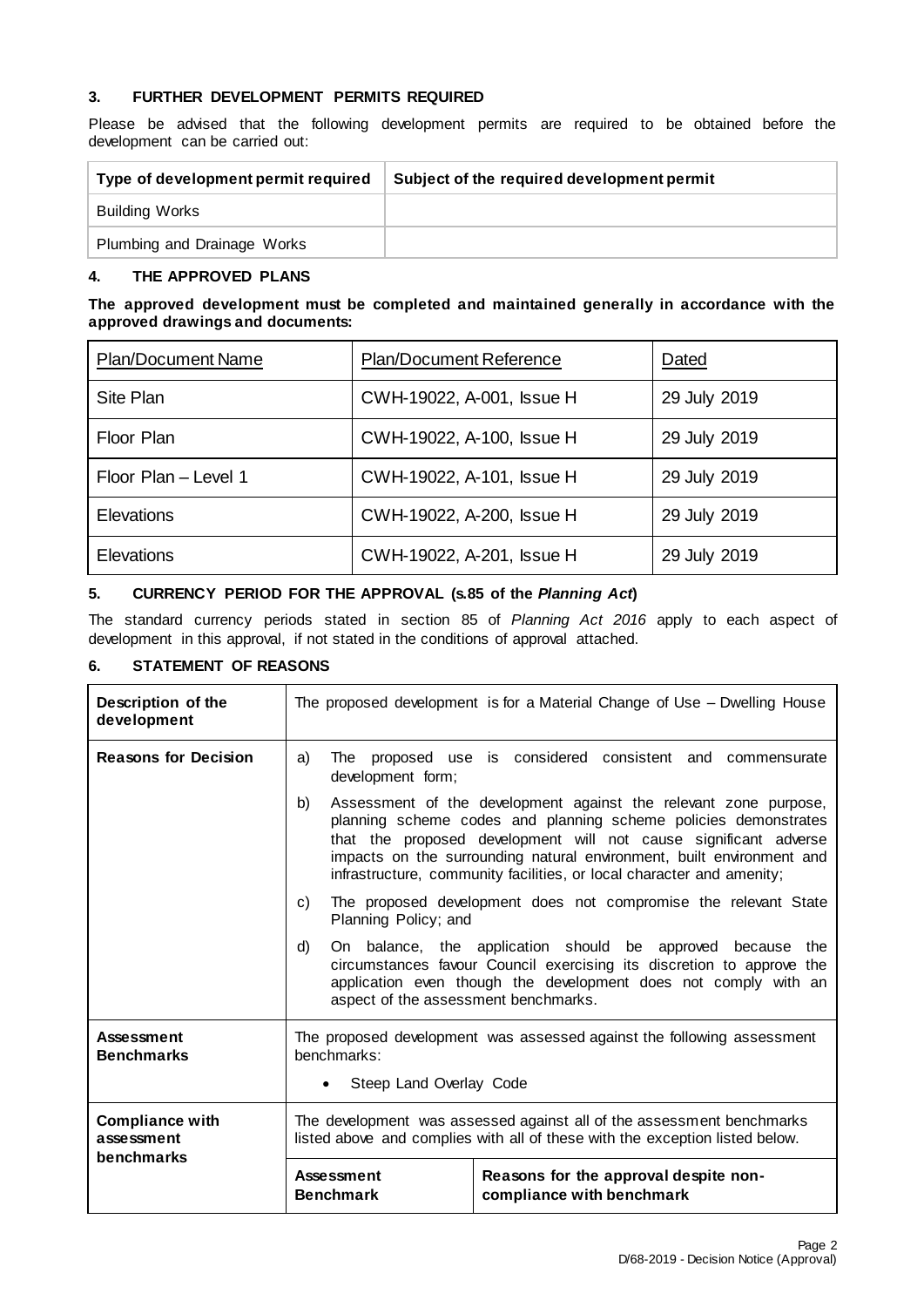|                                     | Steep Land Overlay | The application can be appropriately conditioned<br>to ensure that a Site Specific Landslide<br>Susceptibility Risk Assessment and Slope<br>Stability Analysis are undertaken prior to the<br>approval of a Development Permit for Building<br>Works. |  |  |
|-------------------------------------|--------------------|-------------------------------------------------------------------------------------------------------------------------------------------------------------------------------------------------------------------------------------------------------|--|--|
| Matters prescribed by<br>regulation |                    | The State Planning Policy – Part E:<br>The Central Queensland Regional Plan;<br>The Rockhampton Region Planning Scheme 2015;                                                                                                                          |  |  |
|                                     |                    | Surrounding use of adjacent premises in terms of commensurate and<br>consistent development form; and                                                                                                                                                 |  |  |
|                                     |                    | The common material, being the material submitted with the application.                                                                                                                                                                               |  |  |

## **7. APPEAL RIGHTS**

The rights of an applicant to appeal to a tribunal or the Planning and Environment Court against a decision about a development application are set out in chapter 6, part 1 of the *Planning Act 2016*. There may also be a right to make an application for a declaration by a tribunal (see chapter 6, part 2 of the *Planning Act 2016).*

#### *Appeal by an applicant*

An applicant for a development application may appeal to the Planning and Environment Court against the following:

- the refusal of all or part of the development application
- a provision of the development approval
- the decision to give a preliminary approval when a development permit was applied for
- a deemed refusal of the development application.

An applicant may also have a right to appeal to the Development tribunal. For more information, see schedule 1 of the *Planning Act 2016*.

The timeframes for starting an appeal in the Planning and Environment Court are set out in section 229 of the *Planning Act 2016*.

**Attachment 2** is an extract from the *Planning Act 2016* that sets out the applicant's appeal rights and the appeal rights of a submitter.

### **8. WHEN THE DEVELOPMENT APPROVAL TAKES EFFECT**

This development approval takes effect:

From the time the decision notice is given – if there is no submitter and the applicant does not appeal the decision to the court.

Or

When the submitter's appeal period ends  $-$  if there is a submitter and the applicant does not appeal the decision to the court.

Or

Subject to the decision of the court, when the appeal is finally decided  $-$  if an appeal is made to the court.

#### **9. ASSESSMENT MANAGER**

|  | Name: | Tarnya Fitzgibbon<br><b>COORDINATOR</b><br>DEVELOPMENT ASSESSMENT | Signature: |  | Date: 30 August 2019 |
|--|-------|-------------------------------------------------------------------|------------|--|----------------------|
|--|-------|-------------------------------------------------------------------|------------|--|----------------------|

#### **Attachment 1 – Conditions of the approval**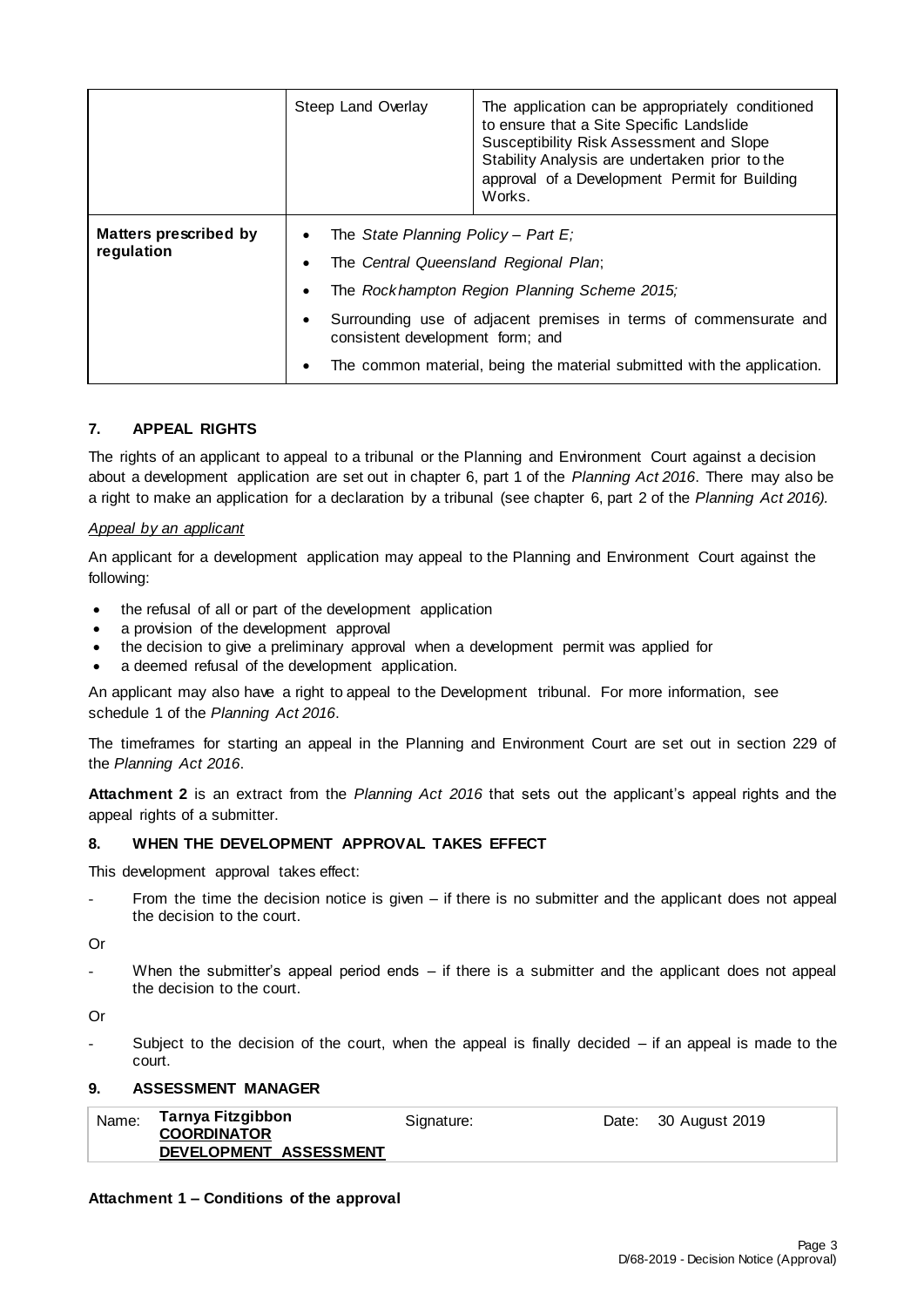*Part 1* **–** *Conditions imposed by the assessment manager [Note: where a condition is imposed about infrastructure under Chapter 4 of the Planning Act 2016, the relevant provision of the Act under which this condition was imposed must be specified.]*

**Attachment 2—Extract on appeal rights**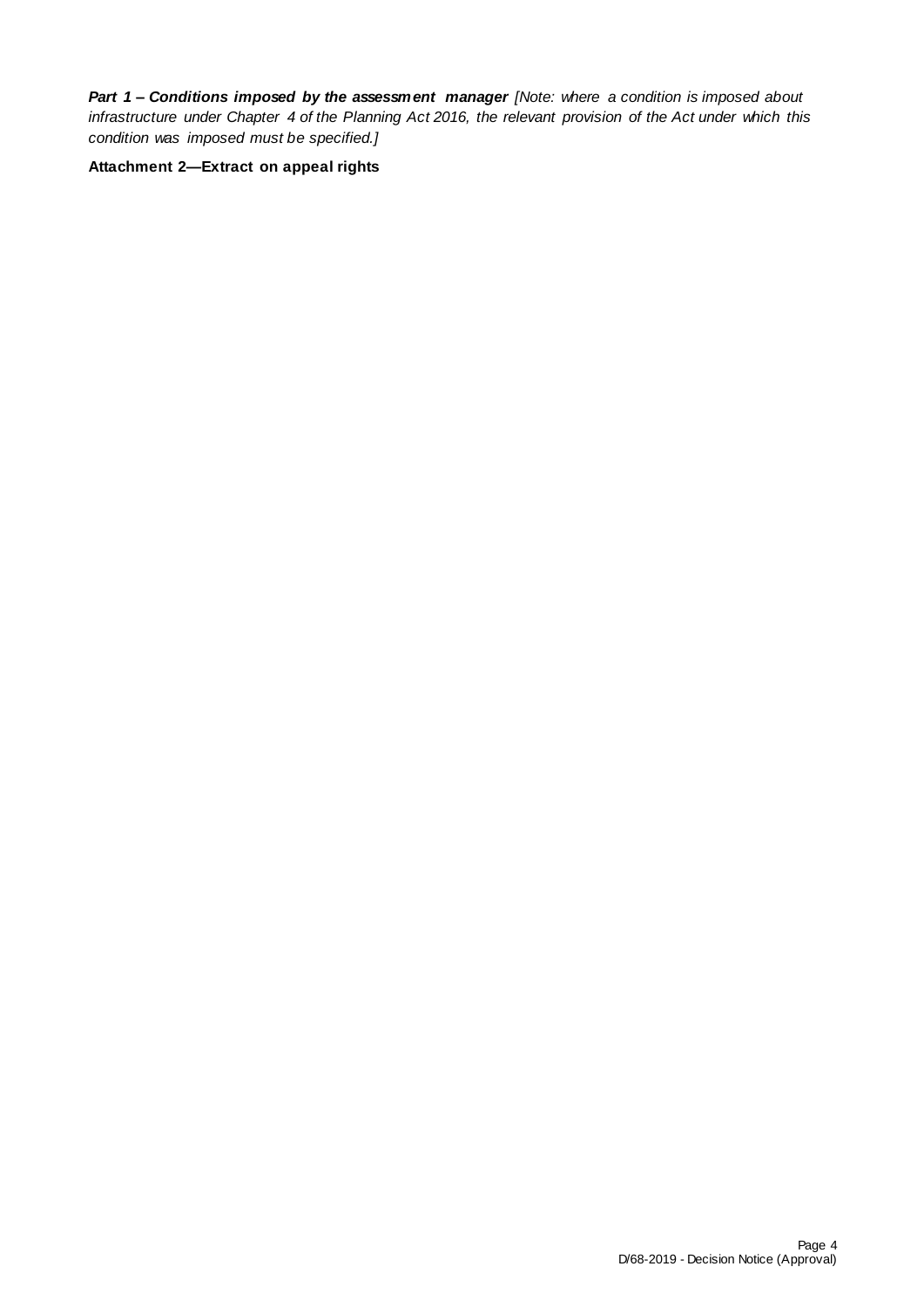

## **Attachment 1 – Part 1 Rockhampton Regional Council Conditions**

*Planning Act 2016*

- 1.0 ADMINISTRATION
- 1.1 The Developer and his employee, agent, contractor or invitee is responsible for ensuring compliance with the conditions of this development approval.
- 1.2 Where these Conditions refer to "Council" in relation to requiring Council to approve or to be satisfied as to any matter, or conferring on the Council a function, power or discretion, that role may be fulfilled in whole or in part by a delegate appointed for that purpose by the Council.
- 1.3 All conditions, works, or requirements of this development approval must be undertaken and completed:
	- 1.3.1 to Council's satisfaction;
	- 1.3.2 at no cost to Council; and
	- 1.3.3 prior to the commencement of the use,

unless otherwise stated.

- 1.4 Infrastructure requirements of this development approval must be contributed to the relevant authorities, where applicable, at no cost to Council, prior to the commencement of the use, unless otherwise stated.
- 1.5 The following further Development Permits must be obtained prior to the commencement of any works associated with their purposes:
	- 1.5.1 Plumbing and Drainage Works; and
	- 1.5.2 Building Works:
- 1.6 The Development Permit for Plumbing and Drainage Works must be obtained prior to the issue of a Development Permit for Building Works.
- 1.7 All works must be designed, constructed and maintained in accordance with the relevant Council policies, guidelines and standards, unless otherwise stated.
- 1.8 All engineering drawings/specifications, design and construction works must be in accordance with the requirements of the relevant *Australian Standards* and must be approved, supervised and certified by a Registered Professional Engineer of Queensland.

## 2.0 APPROVED PLANS AND DOCUMENTS

2.1 The approved development must be completed and maintained generally in accordance with the approved plans and documents, except where amended by any condition of this development approval:

| <b>Plan/Document Name</b> | <b>Plan/Document Reference</b> | Dated        |
|---------------------------|--------------------------------|--------------|
| Site Plan                 | CWH-19022, A-001, Issue H      | 29 July 2019 |
| Floor Plan                | CWH-19022, A-100, Issue H      | 29 July 2019 |
| Floor Plan - Level 1      | CWH-19022, A-101, Issue H      | 29 July 2019 |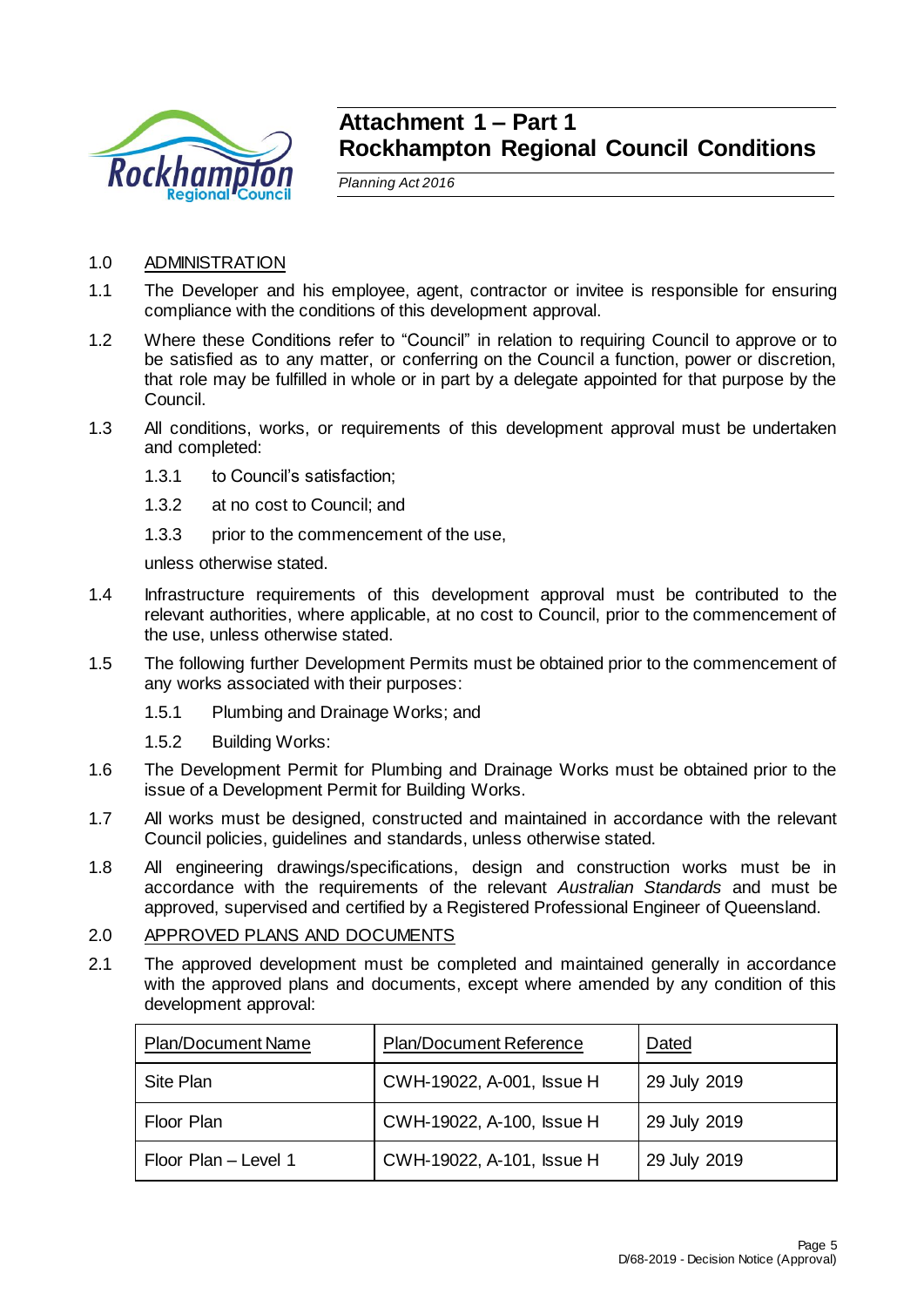| <b>Plan/Document Name</b> | <b>Plan/Document Reference</b> | Dated        |
|---------------------------|--------------------------------|--------------|
| Elevations                | CWH-19022, A-200, Issue H      | 29 July 2019 |
| <b>Elevations</b>         | CWH-19022, A-201, Issue H      | 29 July 2019 |

- 2.2 Where there is any conflict between the conditions of this development approval and the details shown on the approved plans and documents, the conditions of this development approval must prevail.
- 2.3 Where conditions require the above plans or documents to be amended, the revised document(s) must be submitted for approval by Council prior to the submission of an application for a Development Permit for Building Works.

## 3.0 ACCESS WORKS

- 3.1 All access works must be designed and constructed in accordance with the approved plans (refer to condition 2.1), *Capricorn Municipal Development Guidelines* and *Australian Standard AS2890 "Parking facilities"*.
- 3.2 All internal property access must not be steeper than fifteen (15) per cent as per the Steep Land Overlay Code requirements.
- 3.3 All driveway access must be concrete paved.

Note: Works in Road Reserve permit must be obtained for access works within the road reserve.

## 4.0 PLUMBING AND DRAINAGE WORKS

- 4.1 All internal plumbing and drainage works must be designed and constructed in accordance with the approved plans (refer to condition 2.1), *Capricorn Municipal Development Guidelines*, *Water Supply (Safety and Reliability) Act 2008, Plumbing and Drainage Act 2018*, Council's Plumbing and Drainage Policies and the provisions of a Development Permit for Plumbing and Drainage Works.
- 4.2 The development must be connected to Council's reticulated sewerage and water networks.
- 4.3 The existing sewerage and water connection point(s) must be retained, and upgraded if necessary, to service the development.
- 4.4 Sewer connections and water meter boxes located within trafficable areas must be raised or lowered to suit the finished surface levels and must be provided with heavy duty trafficable lids.
- 4.5 The finished sewerage access chamber surface must be at a sufficient level to avoid ponding of stormwater above the top of the chamber. A heavy duty trafficable lid must be provided in the trafficable area.

## 5.0 ROOF AND ALLOTMENT DRAINAGE WORKS

- 5.1 All roof and allotment drainage works must be designed and constructed in accordance with the approved plans (refer to condition 2.1), *Queensland Urban Drainage Manual*, *Capricorn Municipal Development Guidelines* and sound engineering practice.
- 5.2 All allotment runoff from the development must be directed to a lawful point of discharge and must not restrict, impair or change the natural flow of runoff water or cause a nuisance or worsening to surrounding land or infrastructure.
- 5.3 All roof water must be collected and drained to the kerb and channel in Stoneybrook Court.
- 5.4 Any application for a Development Permit for Building Works must be accompanied by a Stormwater Drainage Report prepared by a Registered Professional Engineer of Queensland that as a minimum includes: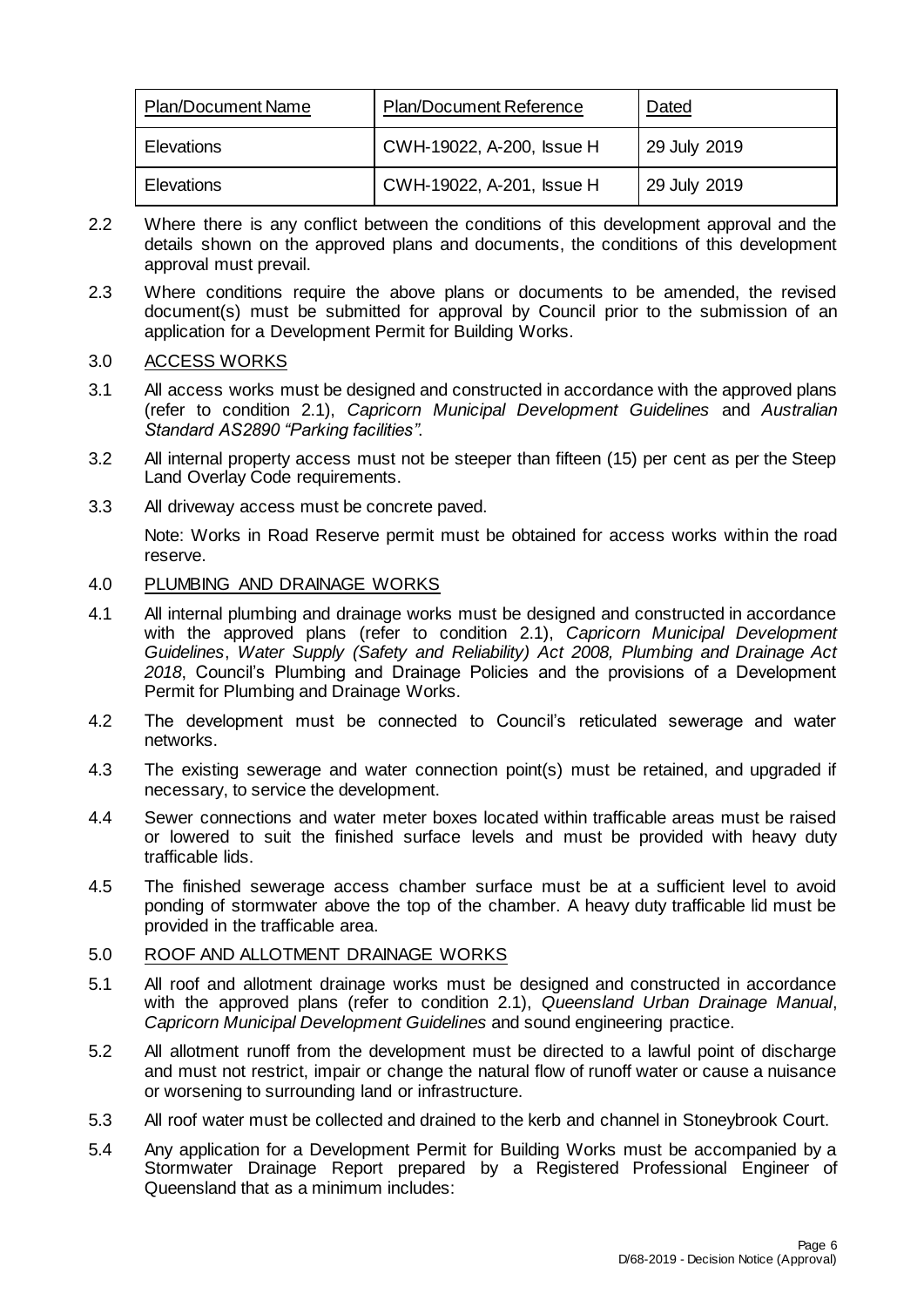- 5.4.1 identification of external drainage catchment for the pre-development and postdevelopment scenarios;
- 5.4.2 an assessment of the minor and major flows from the external catchment;
- 5.4.3 demonstration of how major and minor flows are conveyed through the subject development to a lawful point of discharge in accordance with the *Queensland Urban Drainage Manual* and the *Capricorn Municipal Development Guidelines*;
- 5.4.4 demonstration of how the drainage works complies with the recommendations of Site Specific Landslide Susceptibility Risk Assessment and Slope Stability Analysis Report (refer condition 6.1).

## 6.0 SITE WORKS

- 6.1 Any application for a Development Permit for Building Works must be accompanied by Site Specific Landslide Susceptibility Risk Assessment and Slope Stability Analysis Report prepared by a Registered Professional Engineer of Queensland that as a minimum includes:
	- 6.1.1 assessment against the *State Planning Policy 2017* (natural hazards, risk and resilience);
	- 6.1.2 demonstration that the principles of the *Australian Geomechanics Society's Landslide Risk Management (2007)* guidelines have been addressed;
	- 6.1.3 recommendations for the proposed development to be adopted during the design, construction and ongoing maintenance of the site.
- 6.2 Any application for a Development Permit for Building Works must be accompanied by an earthworks plan that clearly identifies the following:
	- 6.2.1 the location of cut and/or fill;
	- 6.2.2 the type of fill to be used and the manner in which it is to be compacted;
	- 6.2.3 the quantum of fill to be deposited or removed and finished cut and/or fill levels; and
	- 6.2.4 the maintenance of roads to and from the development site so that they are free of all cut and/or fill material and cleaned as necessary.
- 6.3 Cut and fill of the subject allotment(s) must be undertaken in accordance with the recommendations of the Site Specific Landslide Susceptibility Risk Assessment and Slope Stability Analysis Report (refer to condition 6.1).
- 6.4 All earthworks must be undertaken in accordance with *Australian Standard AS3798 "Guidelines on earthworks for commercial and residential developments".*
- 6.5 Site works must be constructed such that they do not, at any time, in any way restrict, impair or change the natural flow of runoff water, or cause a nuisance or worsening to surrounding land or infrastructure.
- 6.6 Any filling or changes to the site proposed as part of Development Permit for Building Works must not adversely affect surrounding land or infrastructure in comparison to the pre-development condition, including but not limited to blocking, altering or diverting existing stormwater runoff patterns or having the potential to cause a nuisance or worsening to surrounding land or infrastructure.

## 7.0 BUILDING WORKS

- 7.1 A Development Permit for Building Works must be obtained prior to the commencement of any building works on the development site.
- 7.2 All building works must be undertaken in accordance with *Queensland Development Code, Mandatory Part 1.4* for building over or near relevant infrastructure.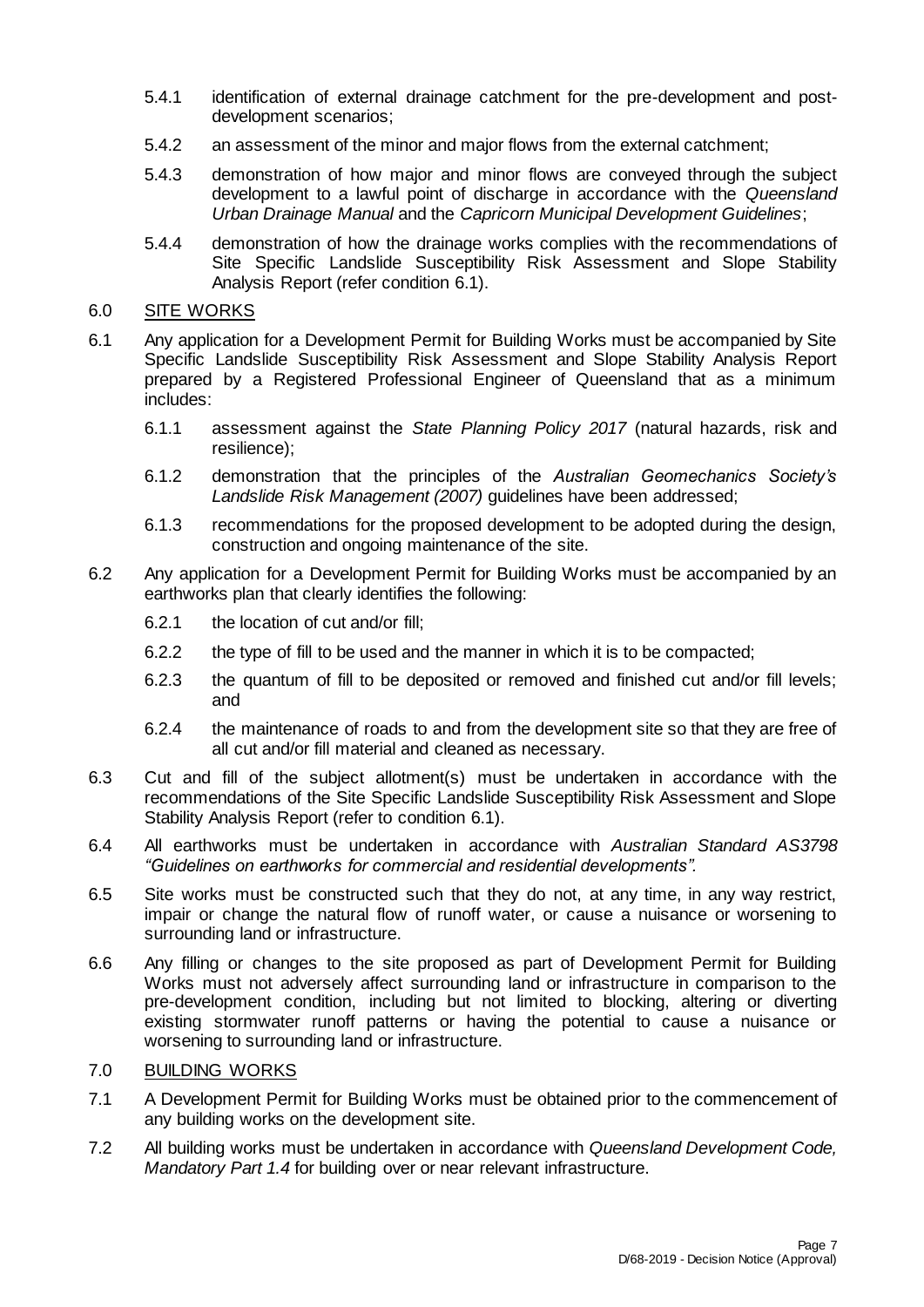- 7.3 Any retaining structures above one (1) metre in height that are not incidental works to a Development Permit for Building Works, must not be constructed unless separately and specifically certified by a Registered Professional Engineer of Queensland and must be approved as part of a Development Permit for Operational Works (site works).
- 7.4 Any retaining structures close to or crossing sewerage infrastructure must comply with *Queensland Development Code, Mandatory Part 1.4 "Building over or near relevant infrastructure."* The structure must be self-supporting and no additional load must be applied to Council's sewerage infrastructure.

## 8.0 GEOTECHNICAL

- 8.1 All construction / building works must be designed and completed in accordance with the recommendations in the Site Specific Landslide Susceptibility Risk Assessment and Slope Stability Analysis Report (refer to condition 6.1).
- 8.2 Slope stability must be managed as follows:
	- 8.2.1 all engineering drawings/specifications and designs must be in accordance with the requirements of relevant *Australian Standards* and must be approved by a Registered Professional Engineer of Queensland;
	- 8.2.2 site inspections must be undertaken by a Registered Professional Engineer of Queensland to confirm the design; and
	- 8.2.3 full engineering certification must be undertaken by a Registered Professional Engineer of Queensland.

## 9.0 ELECTRICITY

9.1 Electricity services must be provided in accordance with the standards and requirements of the relevant service provider.

## 10.0 TELECOMMUNICATIONS

10.1 Telecommunications services must be provided to the development in accordance with the standards and requirements of the relevant service provider.

## 11.0 ASSET MANAGEMENT

- 11.1 Any alteration necessary to electricity, telephone, water mains, sewerage mains, and/or public utility installations resulting from the development or in connection with the development, must be undertaken and completed at no cost to Council.
- 11.2 Any damage to existing stormwater, water supply and sewerage infrastructure, kerb and channel, pathway or roadway (including removal of concrete slurry from public land and Council infrastructure), that occurs while any works are being carried out in association with this development approval must be repaired at full cost to the developer. This includes the reinstatement of any existing traffic signs or pavement markings that may have been removed or damaged.

## 12.0 ENVIRONMENTAL

- 12.1 An Erosion and Sediment Control Plan must be developed for the site.
- 12.2 The Erosion and Sediment Control Plan must be in accordance with the *Capricorn Municipal Design Guidelines*, must be:
	- 12.2.1 implemented, monitored and maintained for the duration of the works, and until all exposed soil areas are permanently stabilised (for example, turfed, hydromulched, concreted, landscaped); and
	- 12.2.2 available on-site for inspection by Council Officers whilst all works are being carried out.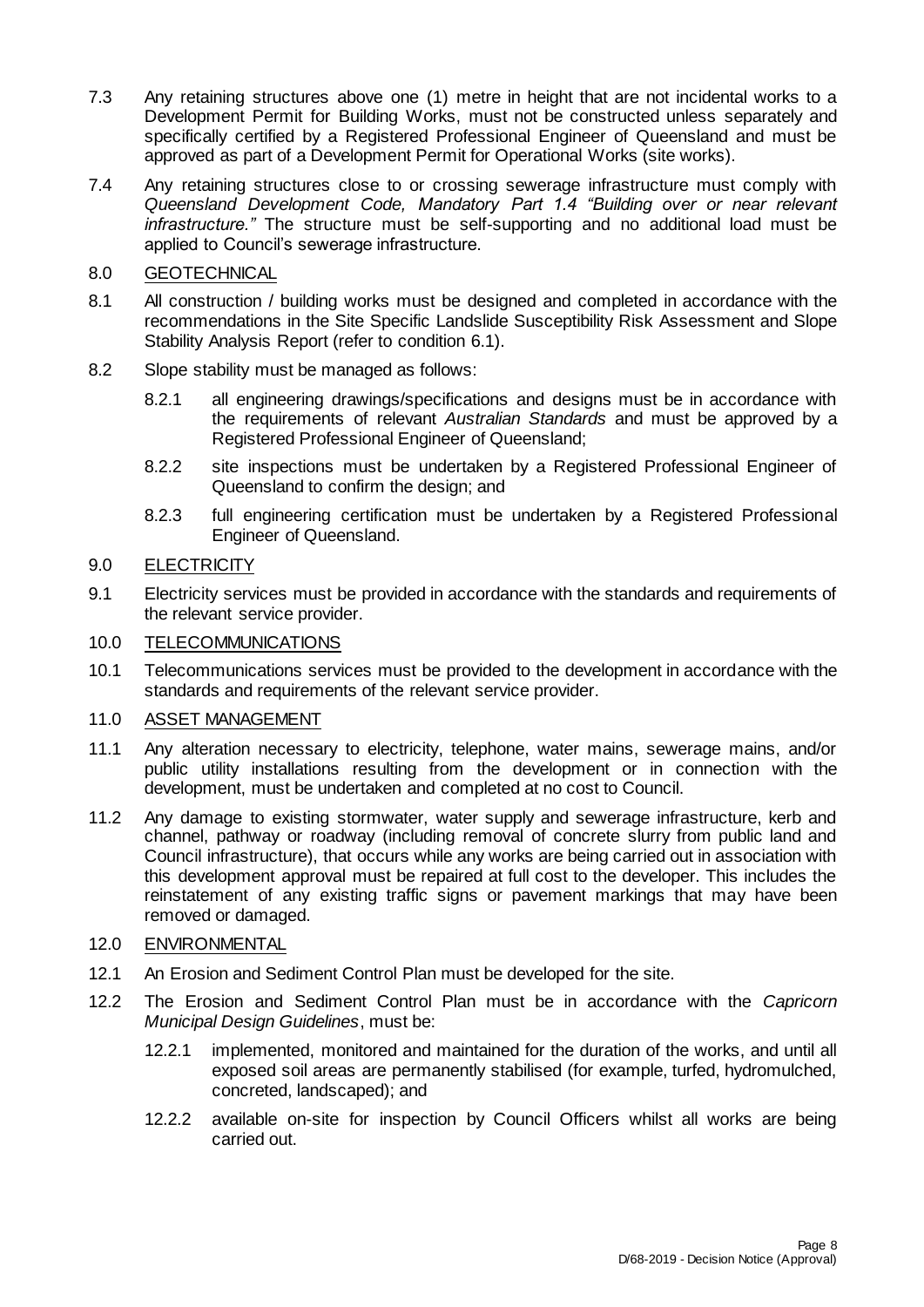## 13.0 OPERATING PROCEDURES

13.1 All construction materials, waste, waste skips, machinery and contractors' vehicles must be located and stored or parked within the development site. Storage of materials or parking of construction machinery or contractors' vehicles must not occur within Stoneybrook Court.

## ADVISORY NOTES

## NOTE 1. Aboriginal Cultural Heritage

It is advised that under section 23 of the *Aboriginal Cultural Heritage Act 2003*, a person who carries out an activity must take all reasonable and practicable measures to ensure the activity does not harm Aboriginal cultural heritage (the "cultural heritage duty of care"). Maximum penalties for breaching the duty of care are listed in the Aboriginal cultural heritage legislation. The information on Aboriginal cultural heritage is available on the Department of Aboriginal and Torres Strait Islander and Partnerships website [www.datsip.qld.gov.au](http://www.datsip.qld.gov.au/).

## NOTE 2. General Environmental Duty

General environmental duty under the *Environmental Protection Act 1994* prohibits unlawful environmental nuisance caused by noise, aerosols, particles, dust, ash, fumes, light, odour or smoke beyond the boundaries of the development site during all stages of the development including earthworks, construction and operation.

## NOTE 3. General Safety Of Public During Construction

The *Work Health and Safety Act 2011* and *Manual of Uniform Traffic Control Devices* must be complied with in carrying out any construction works, and to ensure safe traffic control and safe public access in respect of works being constructed on a road.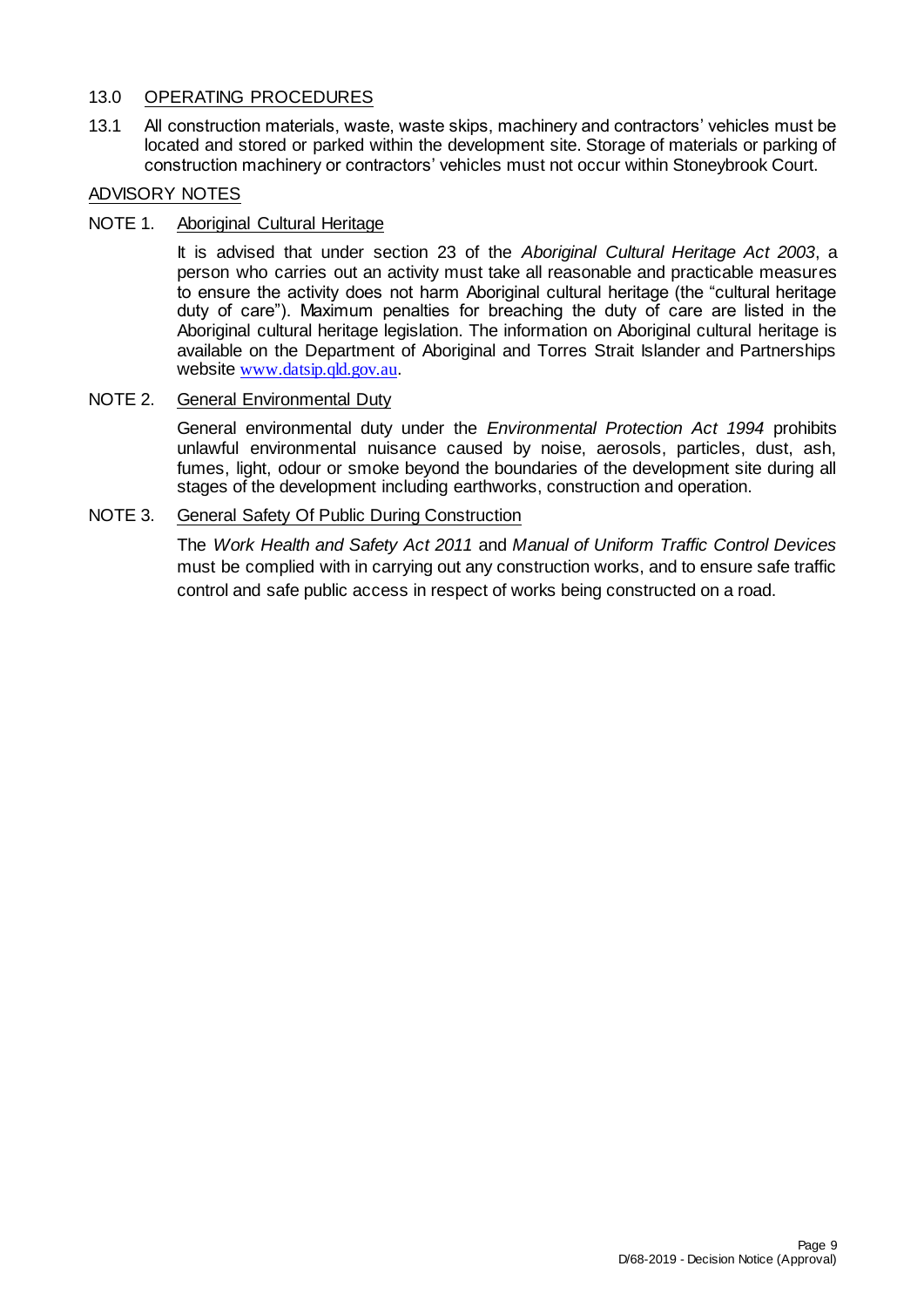

# **Attachment 2 - Appeal Rights**

*PLANNING ACT 2016*

The following is an extract from the *Planning Act 2016 (Chapter 6)*

#### *Appeal rights*

### *229 Appeals to tribunal or P&E Court*

- (1) Schedule 1 states—
	- (a) matters that may be appealed to— (i)either a tribunal or the P&E Court; or (ii)only a tribunal; or (iii)only the P&E Court; and
	- (b) the person— (i)who may appeal a matter (the **appellant**); and (ii)who is a respondent in an appeal of the matter; and (iii)who is a co-respondent in an appeal of the matter; and
		- (iv)who may elect to be a co-respondent in an appeal of the matter.
- (2) An appellant may start an appeal within the appeal period.
- (3) The **appeal period** is—
	- (a) for an appeal by a building advisory agency—10 business days after a decision notice for the decision is given to the agency or
	- (b) for an appeal against a deemed refusal—at any time after the deemed refusal happens; or
	- (c) for an appeal against a decision of the Minister, under chapter 7, part 4, to register premises or to renew the registration of premises—20 business days after a notice is published under section 269(3)(a) or (4); or
	- (d) for an appeal against an infrastructure charges notice— 20 business days after the infrastructure charges notice is given to the person; or
	- (e) for an appeal about a deemed approval of a development application for which a decision notice has not been given—30 business days after the applicant gives the deemed approval notice to the assessment manager; or
	- (f) for any other appeal—20 business days after a notice of the decision for the matter, including an enforcement notice, is given to the person.

## Note—

See the P&E Court Act for the court's power to extend the appeal period.

- (4) Each respondent and co-respondent for an appeal may be heard in the appeal.
- (5) If an appeal is only about a referral agency's res ponse, the assessment manager may apply to the tribunal or P&E Court to withdraw from the appeal.
- (6) To remove any doubt, it is declared that an appeal against an infrastructure charges notice must not be about—
	- (a) the adopted charge itself; or
	- (b) for a decision about an offset or refund—
		- (i) the establishment cost of trunk infrastructure identified in a LGIP; or
		- (ii) the cost of infrastructure decided using the method

included in the local government's charges resolution.

#### **230 Notice of appeal**

- (1) An appellant starts an appeal by lodging, with the registrar of the tribunal or P&E Court, a notice of appeal that—
	- (a) is in the approved form; and
	- (b) succinctly states the grounds of the appeal.
- (2) The notice of appeal must be accompanied by the required fee.
- (3) The appellant or, for an appeal to a tribunal, the registrar must, within the service period, give a copy of the notice of appeal to—
- (a) the respondent for the appeal; and
- (b) each co-respondent for the appeal; and
- (c) for an appeal about a development application under schedule 1, table 1, item 1—each principal submitter for the development application; and
- (d) for an appeal about a change application under schedule 1, table 1, item 2—each principal submitter for the change application; and
- (e) each person who may elect to become a co-respondent for the appeal, other than an eligible submitter who is not a principal submitter in an appeal under paragraph (c) or (d); and
- (f) for an appeal to the P&E Court—the chief executive; and
- (g) for an appeal to a tribunal under another Act—any other person who the registrar considers appropriate.
- (4) The **service period** is—
	- (a) if a submitter or advice agency started the appeal in the P&E Court—2 business days after the appeal is started; or
	- (b) otherwise—10 business days after the appeal is started.
- (5) A notice of appeal given to a person who may elect to be a co-respondent must state the effect of subsection
- (6) A person elects to be a co-respondent by filing a notice of election, in the approved form, within 10 business days
	- after the notice of appeal is given to the person*.*
- **231 Other appeals**
- (1) Subject to this chapter, schedule 1 and the P&E Court Act, unless the Supreme Court decides a decision or other matter under this Act is affected by jurisdictional error, the decision or matter is non-appealable.
- (2) The Judicial Review Act 1991, part 5 applies to the decision or matter to the extent it is affected by jurisdictional error.
- (3) A person who, but for subsection (1) could have made an application under the Judicial Review Act 1991 in relation to the decision or matter, may apply under part 4 of that Act for a statement of reasons in relation to the decision or matter.
- (4) In this section—**decision** includes—
	- (a) conduct engaged in for the purpose of making a decision; and
	- (b) other conduct that relates to the making of a decision; and
	- (c) the making of a decision or the failure to make a decision; and
	- (d) a purported decision; and
	- (e) a deemed refusal.

**non-appealable**, for a decision or matter, means the decis ion or matter-

- (a) is final and conclusive; and
- (b) may not be challenged, appealed against, reviewed, quashed, set aside or called into question in any other way under the Judicial Review Act 1991 or otherwise, whether by the Supreme Court, another court, a tribunal or another entity; and
- (c) is not subject to any declaratory, injunctive or other order of the Supreme Court, another court, a tribunal or another entity on any ground.

#### **232 Rules of the P&E Court**

- (1) A person who is appealing to the P&E Court m ust comply with the rules of the court that apply to the appeal.
- (2) However, the P&E Court may hear and decide an appeal even if the person has not complied with rules of the P&E Court.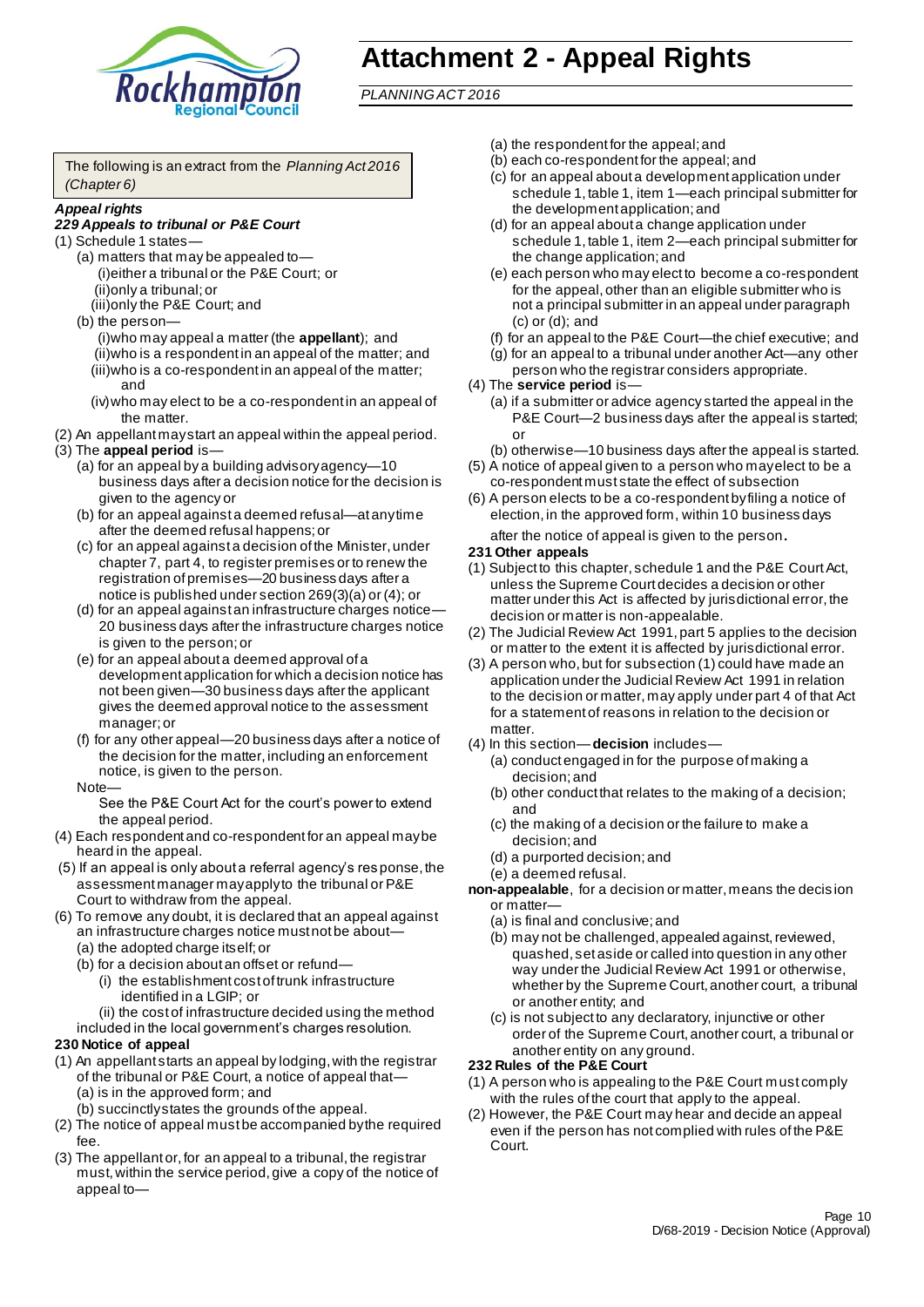

# **Appeal Rights**

*PLANNING ACT 2016*

# **Schedule 1**

#### **Appeals section 229 1 Appeal rights and parties to appeals**

- (1) Table 1 states the matters that may be appealed to—(a) the P&E court; or (b) a tribunal.
- (2) However, table 1 applies to a tribunal only if the matter involves
	- (a) the refusal, or deemed refusal of a developm ent application, for—
	- (i) a material change of use for a classified building; or
	- (ii) operational work associated with building work, a retaining wall, or a tennis court; or
	- (b) a provision of a development approval for—
	- (i) a material change of use for a classified building; or
- (ii) operational work associated with building work, a retaining wall, or a tennis court; or
	- (c) if a development permit was applied for—the decision to give a preliminary approval for—
		- (i) a material change of use for a classified building; or
	- (ii) operational work associated with building work, a retaining wall, or a tennis court; or
	- (d) a development condition if—
		- (i) the development approval is only for a material change of use that involves the use of a building classified under the Building Code as a class 2 building; and
		- (ii) the building is, or is proposed to be, not more than 3 storeys; and
		- (iii) the proposed development is for not more than 60 sole-occupancy units; or
	- (e) a decision for, or a deemed refusal of, an extension application for a development approval that is only for a material change of use of a classified building; or
	- (f) a decision for, or a deemed refusal of, a change application for a development approval that is only for a material change of use of a classified building; or
	- (g) a matter under this Act, to the extent the matter relates to—
		- (i) the Building Act, other than a matter under that Act that may or must be decided by the Queensland Building and Construction Commission; or
		- (ii) the Plumbing and Drainage Act, part 4 or 5; or
	- (h) a decision to give an enforcement notice in relation to a matter under paragraphs (a) to (g); or
	- (i) a decision to give an infrastructure charges notice; or
	- (j) the refusal, or deemed refusal, of a conversion application; or
	- (k) a matter that, under another Act, may be appealed to the tribunal; or
	- (l) a matter prescribed by regulation.
- (3) Also, table 1 does not apply to a tribunal if the matter
	- involves—
	- (a) for a matter in subsection  $(2)(a)$  to  $(d)$ 
		- (i) a development approval for which the development application required impact assessment; and
		- (ii) a development approval in relation to which the assessment manager received a properly made submission for the development application; or
	- (b) a provision of a development approval about the identification or inclusion, under a variation approval, of a matter for the development.
- (4) Table 2 states the matters that may be appealed only to the P&E Court.
- (5) Table 3 states the matters that may be appealed only to the tribunal.
- (6) In each table—
	- (a) column 1 states the appellant in the appeal; and
	- (b) column 2 states the respondent in the appeal; and
	- (c) column 3 states the co-respondent (if any) in the appeal; and
	- (d) column 4 states the co-respondents by election (if any) in the appeal.
- $(7)$  If the chief executive receives a notice of appeal under section  $230(3)$ (f), the chief executive may elect to be a corespondent in the appeal.

### **Table 1 Appeals to the P&E Court and, for certain matters, to a tribunal** 1. Development applications An appeal may be made against-(a) the refusal of all or part of the development application; or (b) the deemed refusal of the development application; or (c) a provision of the development approval; or

(d) if a development permit was applied for—the decision to give a preliminary approval.

| Column 1      | Column 2       | Column 3               | Column 4                       |
|---------------|----------------|------------------------|--------------------------------|
| Appellant     | Respondent     | Co-respondent          | Co-respondent by election      |
|               |                | $($ if anv $)$         | $(f \text{ any})$              |
| The applicant | The assessment | If the appeal is about | 1 A concurrence agency that is |
|               | manager        | a concurrence          | not a co-respondent            |
|               |                |                        |                                |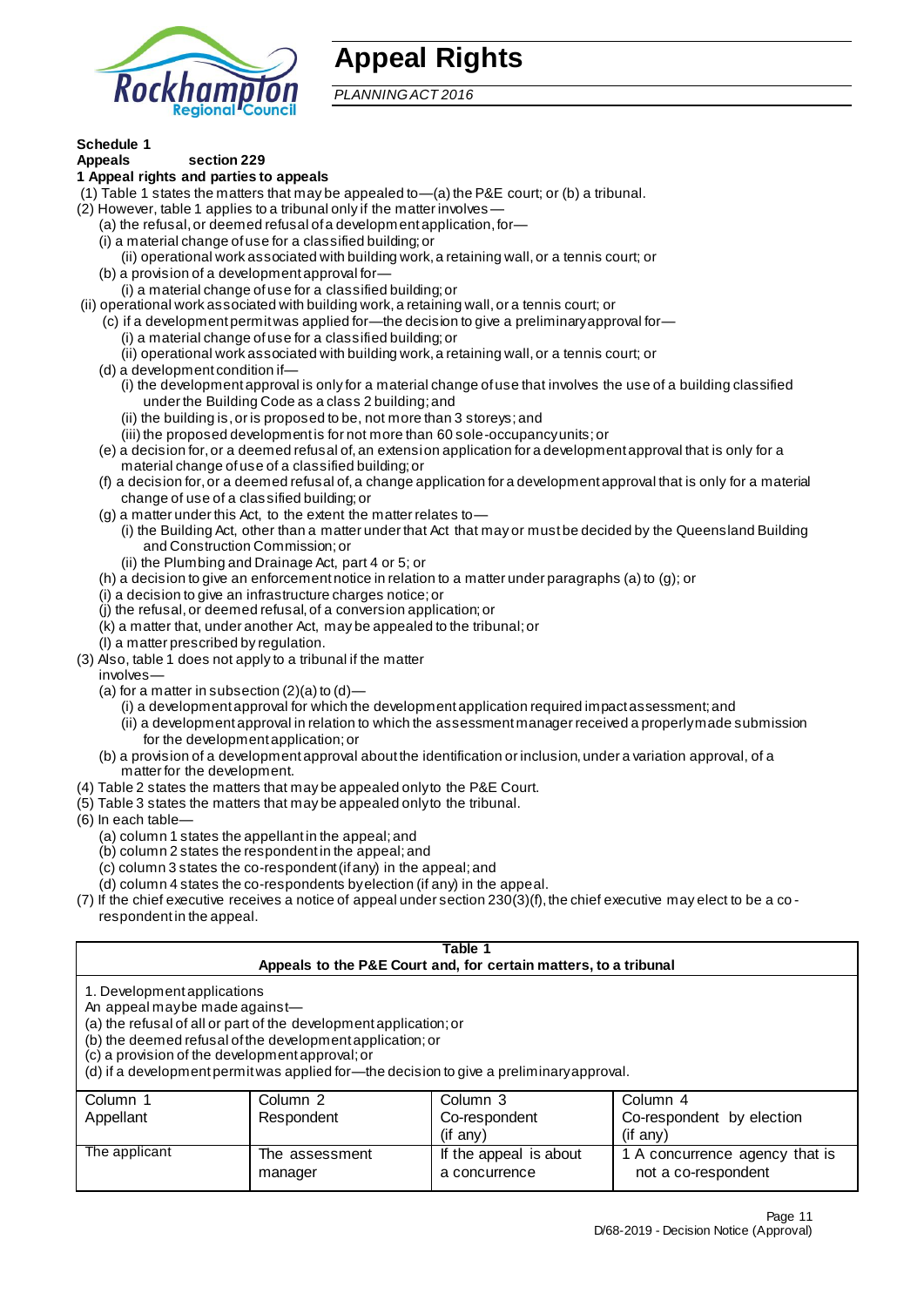| Table 1<br>Appeals to the P&E Court and, for certain matters, to a tribunal |                                                         |                                                                                                                                                                                                          |  |
|-----------------------------------------------------------------------------|---------------------------------------------------------|----------------------------------------------------------------------------------------------------------------------------------------------------------------------------------------------------------|--|
|                                                                             | agency's referral<br>response—the<br>concurrence agency | 2 If a chosen Assessment<br>manager is the respondent-<br>the prescribed assessment<br>manager<br>3 Any eligible advice agency for<br>the application<br>4 Any eligible submitter for the<br>application |  |

2. Change applications

application – a concurrence agency, other than the chief executive, for the application

An appeal may be made against—

(a) a responsible entity's decision for a change application, other than a decision made by the P&E court; or (b) a deemed refusal of a change application.

| Column 1                                                                                                                                                                                     | Column <sub>2</sub>       | Column 3                                                        | Column 4                                                                                                                                                                                                                                                                                                                                        |  |
|----------------------------------------------------------------------------------------------------------------------------------------------------------------------------------------------|---------------------------|-----------------------------------------------------------------|-------------------------------------------------------------------------------------------------------------------------------------------------------------------------------------------------------------------------------------------------------------------------------------------------------------------------------------------------|--|
| Appellant                                                                                                                                                                                    | Respondent                | Co-respondent                                                   | Co-respondent by election                                                                                                                                                                                                                                                                                                                       |  |
|                                                                                                                                                                                              |                           | (if any)                                                        | (if any)                                                                                                                                                                                                                                                                                                                                        |  |
| 1 The applicant<br>2 If the responsible<br>entity is the<br>assessment<br>manager-an<br>affected entity that<br>gave a pre-request<br>notice or response<br>notice                           | The responsible<br>entity | If an affected entity<br>starts the appeal-the<br>applicant     | 1 A concurrence agency for the<br>development application<br>2 If a chosen assessment<br>manager is the respondent-<br>the prescribed assessment<br>manager<br>3 A private certifier for the<br>development application<br>4 Any eligible advice agency for<br>the change application<br>5 Any eligible submitter for the<br>change application |  |
| 3. Extension applications<br>An appeal may be made against-<br>(a) the assessment manager's decision about an extension application; or<br>(b) a deemed refusal of an extension application. |                           |                                                                 |                                                                                                                                                                                                                                                                                                                                                 |  |
| Column 1                                                                                                                                                                                     | Column <sub>2</sub>       | Column <sub>3</sub>                                             | Column <sub>4</sub>                                                                                                                                                                                                                                                                                                                             |  |
| Appellant                                                                                                                                                                                    | Respondent                | Co-respondent                                                   | Co-respondent by election                                                                                                                                                                                                                                                                                                                       |  |
|                                                                                                                                                                                              |                           | (if any)                                                        | (if any)                                                                                                                                                                                                                                                                                                                                        |  |
| 1 The applicant<br>For a matter other<br>than a deemed<br>refusal of an<br>extension                                                                                                         | The assessment<br>manager | If a concurrence<br>agency starts the<br>appeal - the applicant | If a chosen assessment<br>manager is the respondent $-$ the<br>prescribed assessment manager                                                                                                                                                                                                                                                    |  |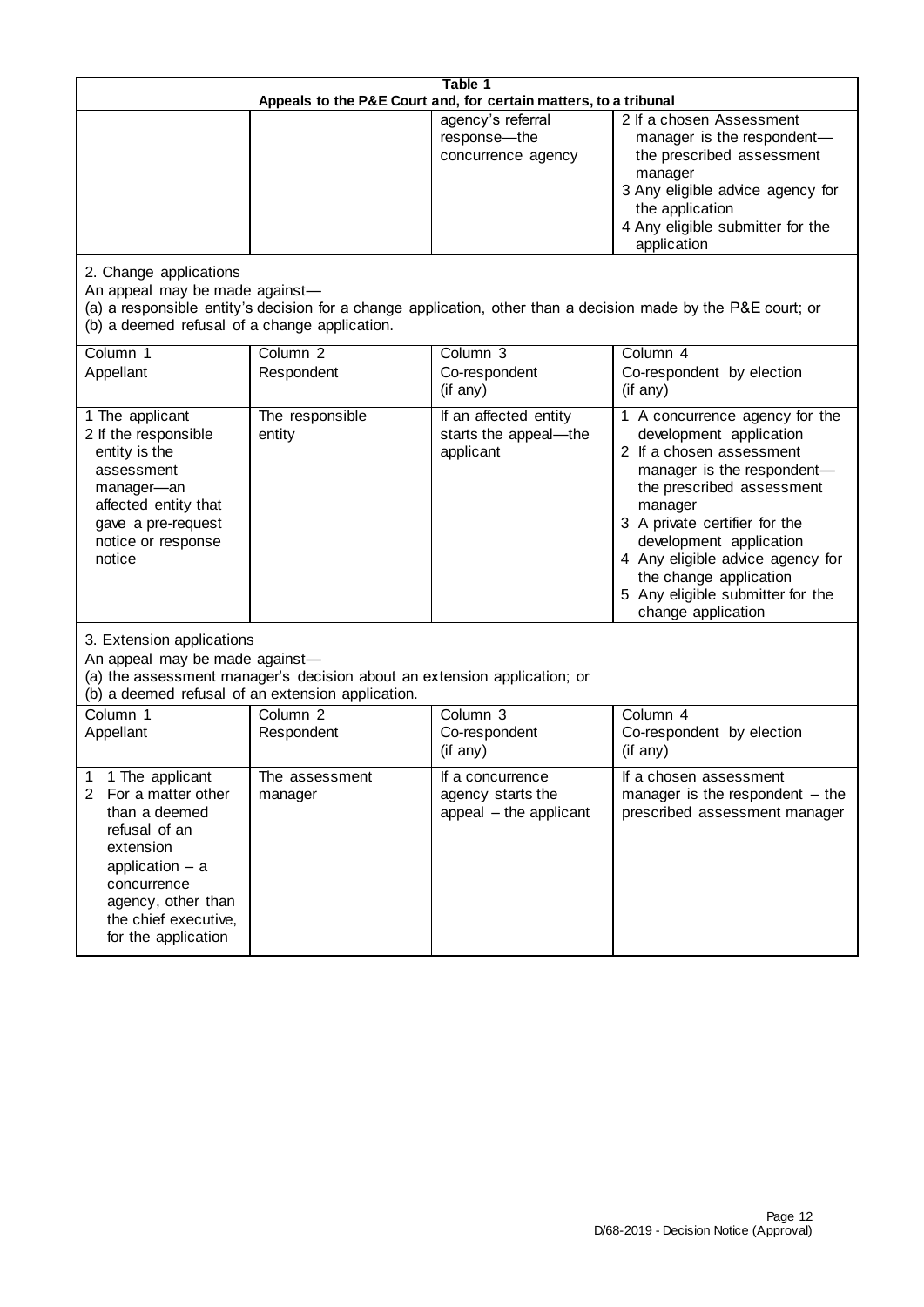#### **Table 1 Appeals to the P&E Court and, for certain matters, to a tribunal**

4. Infrastructure charges notices

An appeal may be made against an infrastructure charges notice on 1 or more of the following grounds

- a) The notice involved an error relating to
	- (i) The application of the relevant adopted charge; or
- Examples of errors in applying an adopted charge
	- The incorrect application of gross floor area for a non-residential development
	- Applying an incorrect 'use category', under a regulation, to the development
	- (i) The working out of extra demands, for section 120; or
	- (ii) An offset or refund; or
- b) The was no decision about an offset or refund; or
- c) If the infrastructure charges notice states a refund will be given the timing for giving the refund; or
- d) The amount of the charge is so unreasonable that no reasonable relevant local government could have imposed the amount.

| m                                                        |                                                                           |                           |                                              |
|----------------------------------------------------------|---------------------------------------------------------------------------|---------------------------|----------------------------------------------|
| Column 1                                                 | Column <sub>2</sub>                                                       | Column 3                  | Column 4                                     |
| Appellant                                                | Respondent                                                                | Co-respondent<br>(if any) | Co-respondent by election<br>$(i f \n{any})$ |
| The person given the<br>Infrastructure charges<br>notice | The local government<br>that gave the<br>infrastructure charges<br>notice |                           |                                              |

5. Conversion applications

An appeal may be made against—

(a) the refusal of a conversion application; or

(b) a deemed refusal of a conversion application.

| Column 1<br>Appellant | Column 2<br>Respondent                                                  | Column 3<br>Co-respondent<br>$($ if any $)$ | Column 4<br>Co-respondent by election<br>(if any) |
|-----------------------|-------------------------------------------------------------------------|---------------------------------------------|---------------------------------------------------|
| The applicant         | The local government<br>to which the conversion<br>application was made |                                             | -                                                 |

6. Enforcement notices

An appeal may be made against the decision to give an enforcement notice.

| Column 1                                   | Column 2                     | Column 3      | Column 4                                                                                                                                                                   |
|--------------------------------------------|------------------------------|---------------|----------------------------------------------------------------------------------------------------------------------------------------------------------------------------|
| Appellant                                  | Respondent                   | Co-respondent | Co-respondent by election                                                                                                                                                  |
|                                            |                              | (if any)      | (if any)                                                                                                                                                                   |
| The person given the<br>enforcement notice | The enforcement<br>authority |               | If the enforcement authority is<br>not the local government for<br>the premises in relation to which<br>the offence is alleged to have<br>happened-the local<br>government |

#### **Table 2 Appeals to the P&E Court only**

1. Appeals from tribunal

An appeal may be made against a decision of a tribunal, other than a decision under

section 252, on the ground of—

(a) an error or mistake in law on the part of the tribunal; or

(b) jurisdictional error.

| Column 1<br>Appellant                             | Column 2<br>Respondent                                    | Column 3<br>Co-respondent<br>(if any) | Column 4<br>Co-respondent by election<br>$($ if any $)$ |
|---------------------------------------------------|-----------------------------------------------------------|---------------------------------------|---------------------------------------------------------|
| A party to the<br>proceedings for the<br>decision | The other party to the<br>proceedings for the<br>decision | $\overline{\phantom{a}}$              |                                                         |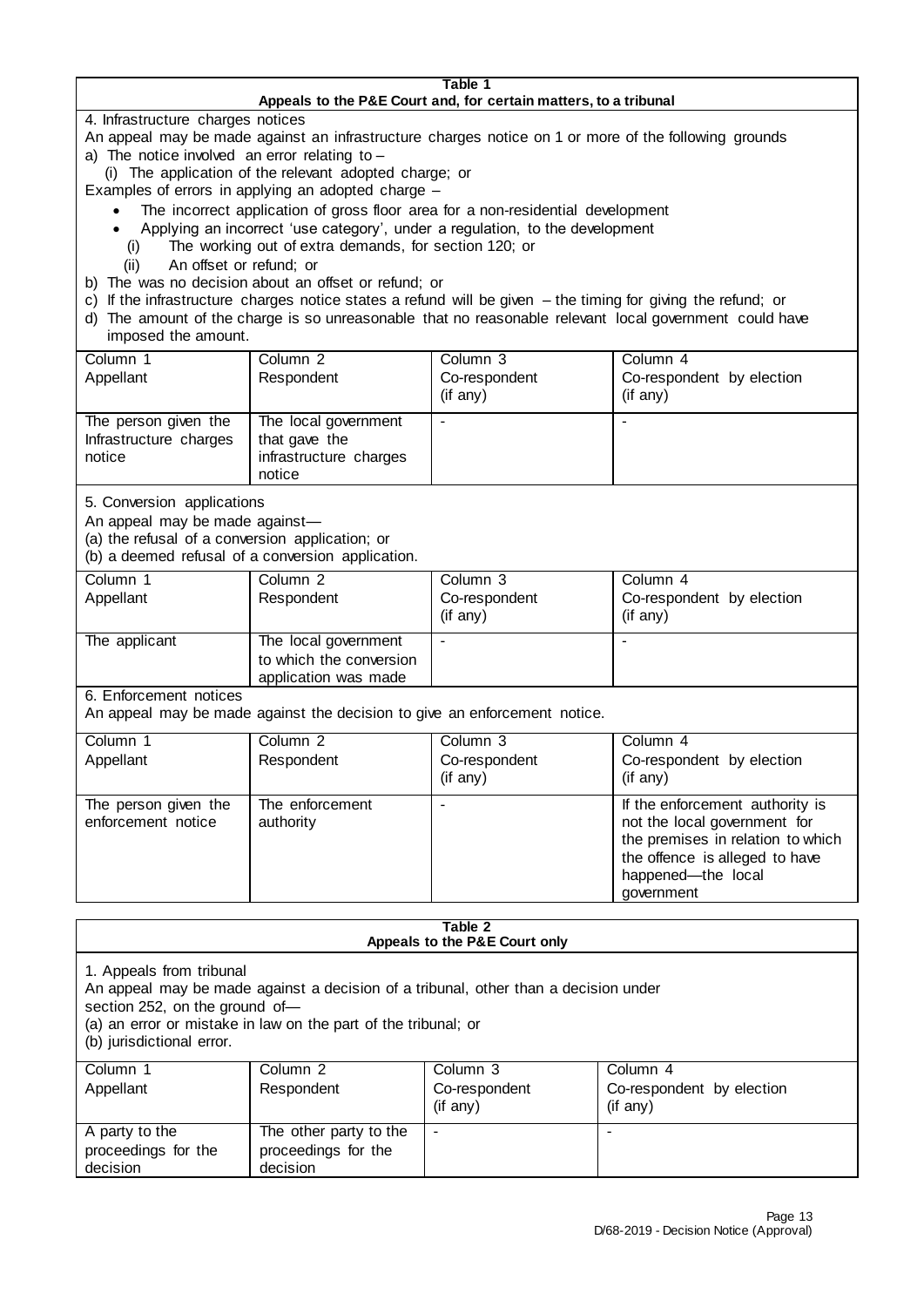#### **Table 2 Appeals to the P&E Court only**

2. Eligible submitter appeals

An appeal may be made against the decision to give a development approval, or an approval for a change application, to the extent that the decision relates to—

(a) any part of the development application for the development approval that required impact assessment; or (b) a variation request.

| Column 1<br>Appellant                                                                                                                                                                        | Column <sub>2</sub><br>Respondent                                                                                          | Column 3<br>Co-respondent<br>(if any)                                                                                   | Column <sub>4</sub><br>Co-respondent by election<br>(if any) |
|----------------------------------------------------------------------------------------------------------------------------------------------------------------------------------------------|----------------------------------------------------------------------------------------------------------------------------|-------------------------------------------------------------------------------------------------------------------------|--------------------------------------------------------------|
| 1 For a development<br>application-an<br>eligible submitter for<br>the development<br>application<br>2 For a change<br>application-an<br>eligible submitter for<br>the change<br>application | 1 For a development<br>application-the<br>assessment<br>manager<br>2 For a change<br>application-the<br>responsible entity | 1 The applicant<br>2 If the appeal is<br>about a concurrence<br>agency's referral<br>response—the<br>concurrence agency | Another eligible<br>submitter for the<br>application         |

3. Eligible submitter and eligible advice agency appeals

An appeal may be made against a provision of a development approval, or failure to

include a provision in the development approval, to the extent the matter relates to—

(a) any part of the development application or the change application, for the development approval, that required impact assessment; or

(b) a variation request.

| Column 1                                                                                                                                                                                                                                                                                      | Column <sub>2</sub>                                                                                                        | Column 3                                                                                                                | Column 4                                          |
|-----------------------------------------------------------------------------------------------------------------------------------------------------------------------------------------------------------------------------------------------------------------------------------------------|----------------------------------------------------------------------------------------------------------------------------|-------------------------------------------------------------------------------------------------------------------------|---------------------------------------------------|
| Appellant                                                                                                                                                                                                                                                                                     | Respondent                                                                                                                 | Co-respondent                                                                                                           | Co-respondent by election                         |
|                                                                                                                                                                                                                                                                                               |                                                                                                                            | $(i f \n\text{any})$                                                                                                    | $(i f \n{any})$                                   |
| 1 For a development<br>application-an<br>eligible submitter for<br>the development<br>application<br>2 For a change<br>application-an<br>eligible submitter for<br>the change<br>application<br>3 An eligible advice<br>agency for the<br>development<br>application or<br>change application | 1 For a development<br>application-the<br>assessment<br>manager<br>2 For a change<br>application-the<br>responsible entity | 1 The applicant<br>2 If the appeal is<br>about a concurrence<br>agency's referral<br>response—the<br>concurrence agency | Another eligible submitter for the<br>application |
| 1 Companantion algima                                                                                                                                                                                                                                                                         |                                                                                                                            |                                                                                                                         |                                                   |

4. Compensation claims

An appeal may be made against—

(a) a decision under section 32 about a compensation claim; or

- (b) a decision under section 265 about a claim for compensation; or
- (c) a deemed refusal of a claim under paragraph (a) or (b).

| Column 1                                   | Column 2                                               | Column 3                  | Column 4                                    |
|--------------------------------------------|--------------------------------------------------------|---------------------------|---------------------------------------------|
| Appellant                                  | Respondent                                             | Co-respondent<br>(if any) | Co-respondent by election<br>$($ if any $)$ |
| A person dissatisfied<br>with the decision | The local<br>government to which<br>the claim was made |                           |                                             |

5. Registered premises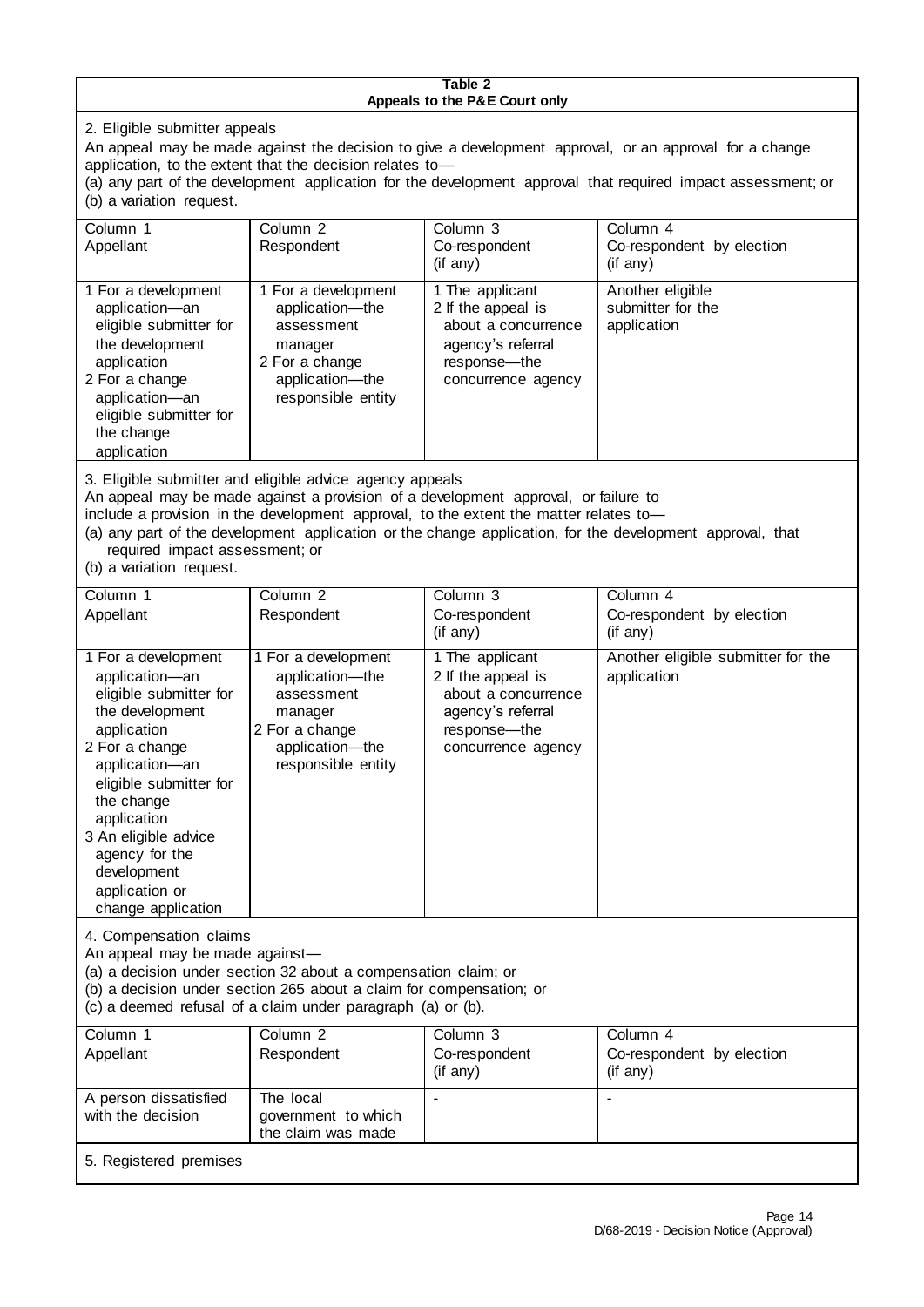| Table 2<br>Appeals to the P&E Court only                                                                                                                                                                                                                                                                             |                                   |                                                  |                                                                                        |
|----------------------------------------------------------------------------------------------------------------------------------------------------------------------------------------------------------------------------------------------------------------------------------------------------------------------|-----------------------------------|--------------------------------------------------|----------------------------------------------------------------------------------------|
| An appeal may be made against a decision of the Minister under chapter 7, part 4.                                                                                                                                                                                                                                    |                                   |                                                  |                                                                                        |
| Column <sub>1</sub><br>Appellant                                                                                                                                                                                                                                                                                     | Column <sub>2</sub><br>Respondent | Column <sub>3</sub><br>Co-respondent<br>(if any) | Column <sub>4</sub><br>Co-respondent by election<br>(if any)                           |
| 1 A person given a<br>decision notice about<br>the decision<br>2 If the decision is to<br>register premises or<br>renew the<br>registration of<br>premises-an owner<br>or occupier of<br>premises in the<br>affected area for the<br>registered premises<br>who is dissatisfied<br>with the decision                 | The Minister                      |                                                  | If an owner or occupier starts the<br>appeal - the owner of the<br>registered premises |
| 6. Local laws<br>An appeal may be made against a decision of a local government, or conditions applied,<br>under a local law about-<br>(a) the use of premises, other than a use that is the natural and ordinary consequence of prohibited<br>development; or<br>(b) the erection of a building or other structure. |                                   |                                                  |                                                                                        |
| Column <sub>1</sub><br>Appellant                                                                                                                                                                                                                                                                                     | Column <sub>2</sub><br>Respondent | Column <sub>3</sub><br>Co-respondent<br>(if any) | Column 4<br>Co-respondent by election<br>(if any)                                      |
| A person who-<br>(a) applied for the<br>decision; and<br>(b) is dissatisfied with<br>the decision or<br>conditions.                                                                                                                                                                                                  | The local government              |                                                  |                                                                                        |
| Table 3                                                                                                                                                                                                                                                                                                              |                                   |                                                  |                                                                                        |

#### **Table 3 Appeals to the tribunal only**

1. Building advisory agency appeals

An appeal may be made against giving a development approval for building work to the extent the building work required code assessment against the building assessment provisions.

| Column 1                | Column 2       | Column 3      | Column 4                       |
|-------------------------|----------------|---------------|--------------------------------|
| Appellant               | Respondent     | Co-respondent | Co-respondent by election      |
|                         |                | (if any)      | $($ if any $)$                 |
| A building advisory     | The assessment | The applicant | 1 A concurrence agency for the |
| agency for the          | manager        |               | development application        |
| development application |                |               | related to the approval        |
| related to the approval |                |               | 2 A private certifier for the  |
|                         |                |               | development application        |
|                         |                |               | related to the approval        |

3. Certain decisions under the Building Act and the Plumbing and Drainage Act An appeal may be made against a decision under—

(a) the Building Act, other than a decision made by the Queensland Building and Construction Commission; or (b) the Plumbing and Drainage Act, part 4 or 5.

| Column<br>Appellant | Column 2<br>Respondent | Column 3<br>Co-respondent<br>anv)<br>(It | Column 4<br>Co-respondent by election<br>(if<br>anv |
|---------------------|------------------------|------------------------------------------|-----------------------------------------------------|
|---------------------|------------------------|------------------------------------------|-----------------------------------------------------|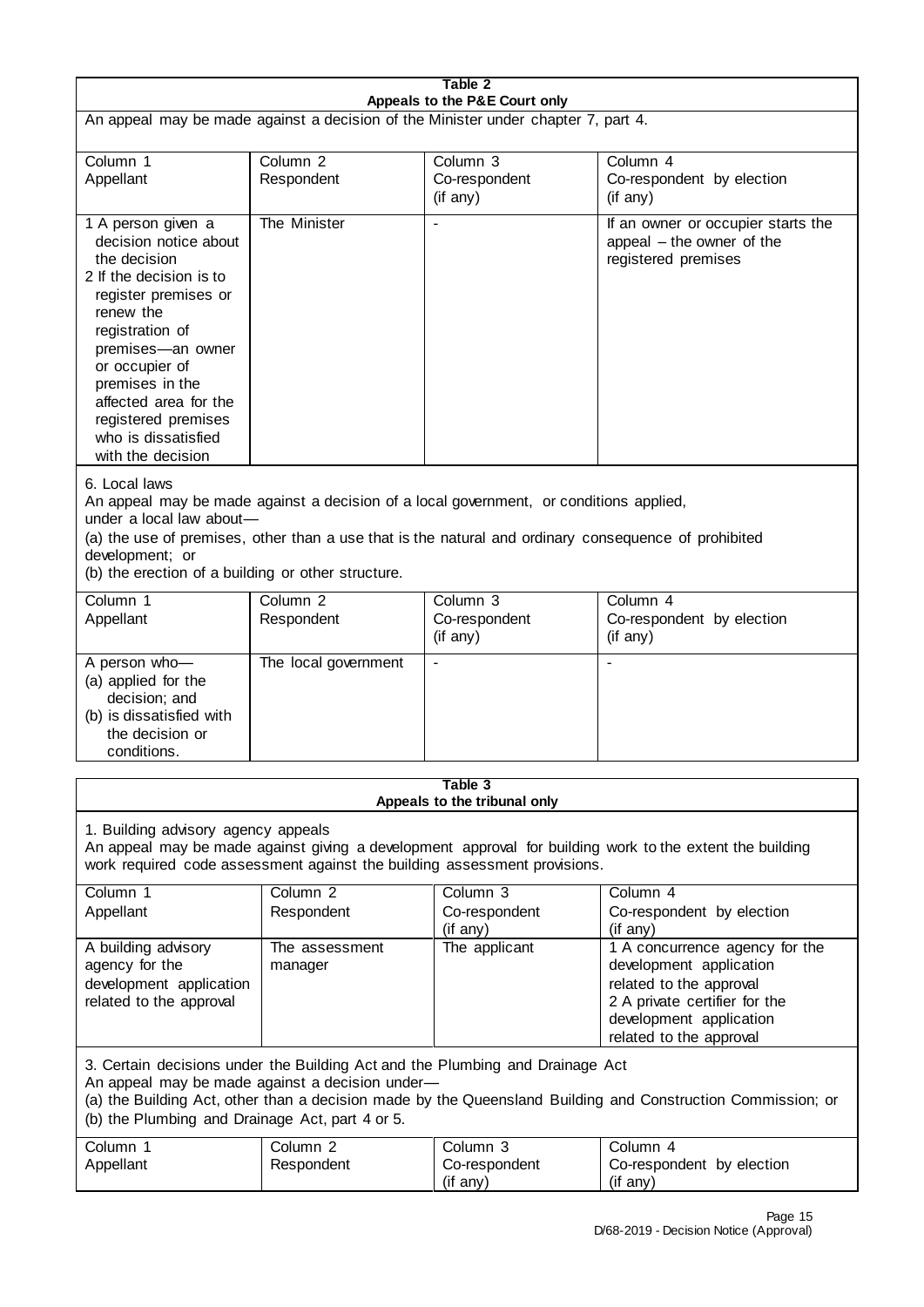| Table 3<br>Appeals to the tribunal only                                            |                                     |  |  |  |  |
|------------------------------------------------------------------------------------|-------------------------------------|--|--|--|--|
| A person who received,<br>or was entitled to<br>receive, notice of the<br>decision | The person who made<br>the decision |  |  |  |  |
| 4. Local government failure to decide application under the Building Act           |                                     |  |  |  |  |

An appeal may be made against a local government's failure to decide an application under the Building Act within the period required under that Act.

| Column 1<br>Appellant  | Column 2<br>Respondent | Column 3<br>Co-respondent<br>(if any) | Column 4<br>Co-respondent by election<br>$($ if any $)$ |
|------------------------|------------------------|---------------------------------------|---------------------------------------------------------|
| A person who was       | The local government   |                                       |                                                         |
| entitled to receive,   | to which the           |                                       |                                                         |
| notice of the decision | application was made   |                                       |                                                         |